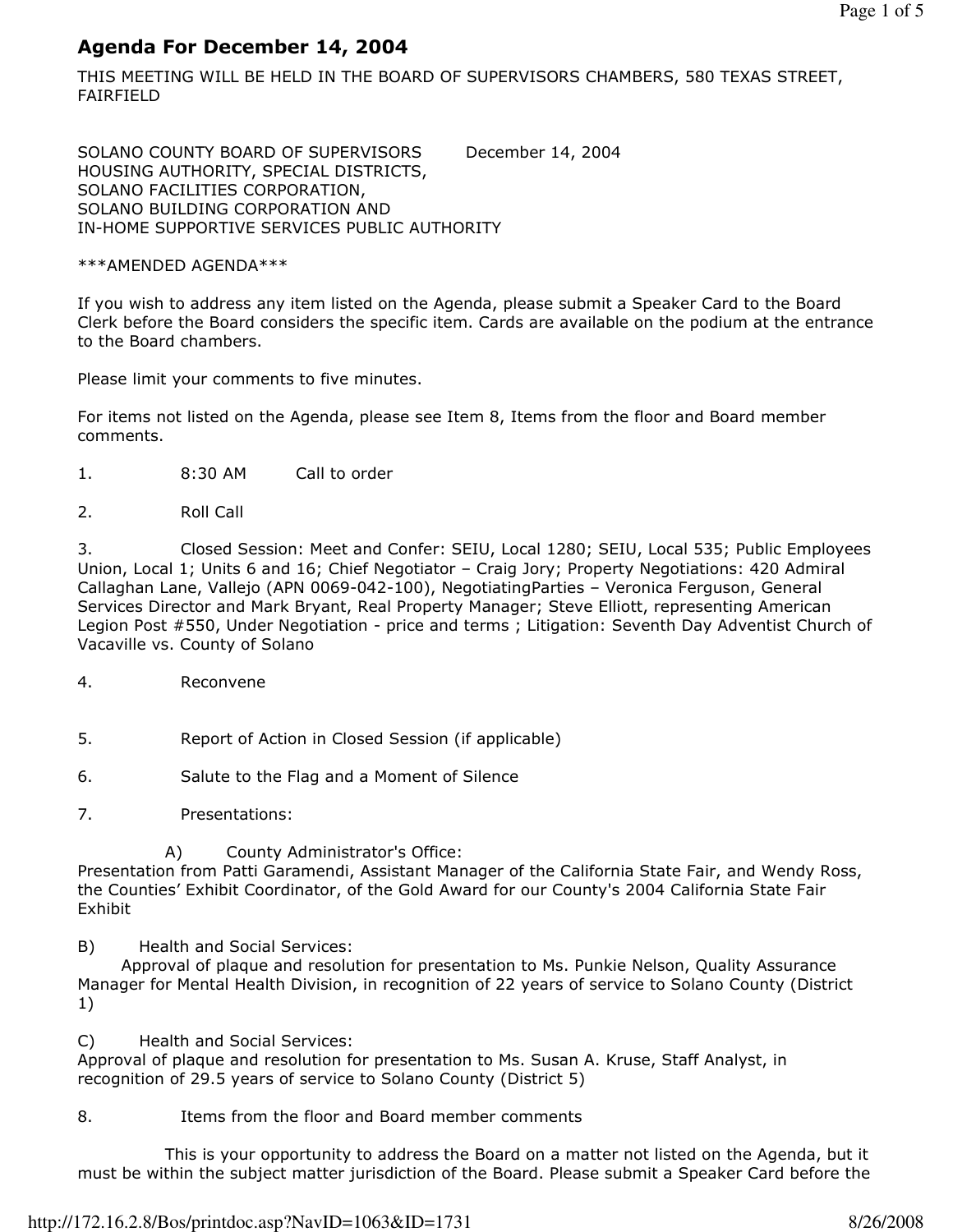first speaker is called and limit your comments to five minutes.

- 9. Additions to or Deletions from the Agenda
- 10. Public Comment on Consent Calendar

Each speaker shall have 5 minutes to address any or all items on the Consent Calendar.

- 11. Approval of the Agenda
- 12. Approval of Consent Calendar

 The Board considers all matters listed under the Consent Calendar to be routine and will adopt them in one motion. There will be no discussion on these items before the Board votes on the motion unless Board members request specific items be discussed and/or removed from the Consent Calendar.

# CONSENT CALENDAR

# GENERAL GOVERNMENT

13. Clerk of the Board of Supervisors: Approval of Minutes: Board of Supervisors October 26, 2004 and November 2, 2004

14. County Administrator's Office:

 A) Adopt resolution amending Allocation List to add .5 FTE Office Assistant II at Fouts Springs Youth Facility

 B) Approve three year contract amendment with Shaw/Yoder, Inc. for Legislative Advocacy Services from January 1, 2005 through December 31, 2007 in the amount of \$52,200 in the first year, to be adjusted annually

# 15. County Counsel:

 Adopt resolution amending Allocation List to add 1.0 FTE Deputy County Counsel; approve appropriation request from Health and Social Services in amount of \$60,000 (4/5 vote required)

# 16. General Services:

 Approve amendment to Agreement with University of California, Davis in amount of \$23,676 to provide professional veterinary medical services at the Solano County Animal Care Shelter; authorize County Administrator to sign amendment to agreement

# 17. Human Resources:

 Adopt resolution amending Alphabetical Listing of Classes and Salaries to add classification of County Surveyor, Unit 62, with annual salary of \$74,998 - \$91,160; adopt resolution amending Allocation List to add 1.0 FTE County Surveyor and delete 1.0 FTE Survey and Land Development Supervisor; ratify appointment of Pascual A. Negroni to position of County Surveyor for Solano County, effective January 2, 2005

# HEALTH AND SOCIAL SERVICES:

18. Health and Social Services:

 A) Approve payment of \$85,000 invoice from Vallejo City Unified School District for renovations at Cornerstone Day Treatment Program, Vallejo; approve \$394,748 contract with Caminar, Inc. for Supported and Assisted Independent Living Program for the period of October 1, 2004 to June 30, 2005

 B) Approve contract amendments with Children's Network, City of Vacaville, City of Vallejo, Fairfield-Suisun Unified School District, City of Benicia, and California Department of Education; approve appropriation transfer requests of Unanticipated Revenue totaling \$151,152 (4/5 vote required)

 C) Approve appropriation transfer request of \$280,000 in Unanticipated Revenue (4/5 vote required); adopt a resolution amending the Allocation List to add 1.0 FTE Social Services Program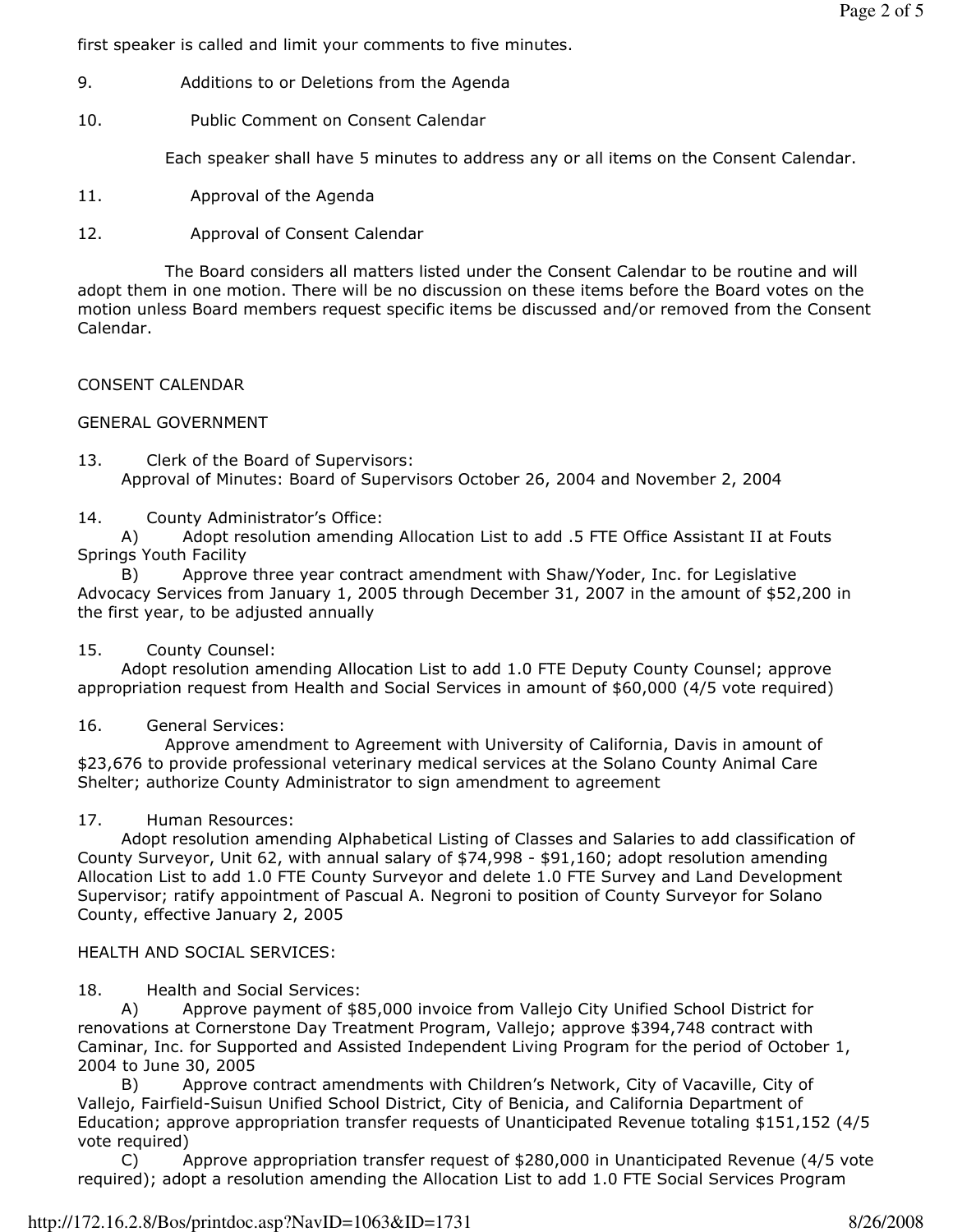Coordinator, 2.0 FTE Social Worker IIs, 2.0 FTE Social Worker IIIs, and 1.0 FTE Accounting Clerk III in the Older and Disabled Adult Services Division and delete 1.0 FTE Employment Resources Specialist III, 2.0 FTE Office Assistant IIs, and 1.0 FTE Welfare Fraud Investigator II, 1.0 FTE Medical Records Technician, 1.0 Medical Records Technician, and 1.0 FTE Occupational Therapist

### CRIMINAL JUSTICE

19. Department of Child Support Services:

 Adopt resolution adding 1.0 FTE Assistant Director of Child Support Services and 1.0 FTE Senior Staff Analyst

#### 20. Probation:

 Approve Amendment 3 with ARAMARK Correctional Services increasing price per meal at Juvenile Detention and New Foundations facilities from \$1.50 to \$2.10

#### 21. Sheriff/Coroner:

 Approve increase to the limit of Solano County Purchasing Credit Card issued to Office of Emergency Services Manager from \$5,000 to \$15,000 per single transaction and \$50,000 monthly for purchases related to Homeland Security Grants

#### LAND USE/TRANSPORTATION

22. Resource Management:

 A) Adopt resolution authorizing recordation of grant deed for road purposes from Nellie Lum, for Rockville Road/Abernathy Road roundabout project

 B) Authorization to solicit proposals for design and environmental services for project to replace Winters Road Bridge at Putah Creek; authorize Director of Resource Management to execute contract with best qualified consultant

 C) Approve parcel map; adopt resolution accepting dedication of property for road purposes on Peaceful Glen Road; approve Agreement in Reference to Improvements for Minor Subdivision MS-03-05 (Mortensen)

 D) Approve parcel map for Minor Subdivision MS-02-06 (Gianno); adopt; adopt resolution accepting dedication of property for road purposes on Clement Road, Timm Road and Udell Road; approve Agreement in Reference to Improvements for Minor Subdivision Ms-02-06

 E) Approve parcel map for Minor Subdivision MS-03-02 (Fuchslin); adopt resolution accepting dedication or property for road purposes on Cantelow Road

 F) Approve appropriations increase for Other Professional Services revenue of \$280,000 to offset increase in Department's FY2004/05 budget for Environmental Impact Report for Rockville Estates project (Green Valley area) (4/5 vote required)

 G) Adopt resolution declaring December 13-17, 2004 as Flood Stormwater Awareness Week

 H) Adopt Resolution of Intent to Vacate Toland Lane and Stewart Lane; set date for a noticed/published hearing regarding the vacation

 Suggested date for noticed/published hearing: January 11, 2005 at 9:00 a.m. OTHER:

23. Workforce Investment Board of Solano County, Inc.

Ratification of professional service and direct client services contracts with A) Inter@ctivate, Inc. from July 1, 2004 to June 30, 2007 in amount of \$109,440; B) Interactive Systems from July 1, 2004 to June 30, 2005 in amount of \$70,000; C) Solano Family and Children's Services from July 1, 2004 to June 30, 2005 in amount of \$170,000; D) AK Bean Foundation from October 1, 2004 to September 30, 2005 in amount of \$63,864; E) Planned Parenthood Shasta-Diablo from October 1, 2004 to September 30, 2005 in amount of \$62,860

24. Solano County Fair Board:

Consider approval of 2005 Solano County Fair Association budget totaling \$4,963,687

SPECIAL DISTRICTS GOVERNED BY THE BOARD OF SUPERVISORS: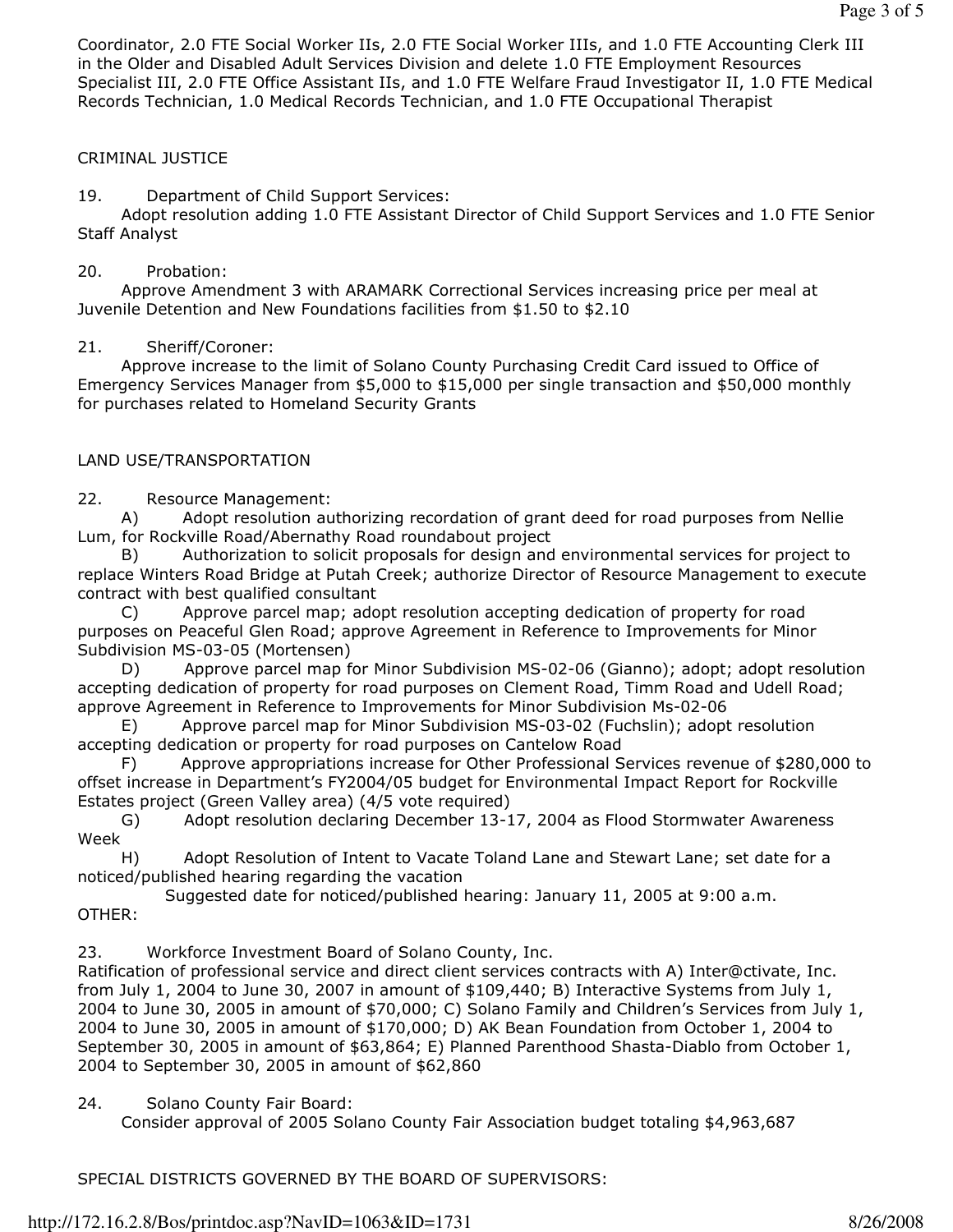East Vallejo Fire Protection District:

### 25. County Administrator:

Delegate the County Administrator to respond to the 2003/2004 Solano County Grand Jury Report; ratify the District's response to the Solano County 2003/2004 Grand Jury Final Report on the East Vallejo Fire Protection District; approve transmittal of the minutes of this action to the Grand Jury

Solano County Housing Authority

26. Resource Management: Adopt Solano County Housing Authority 2004 Administrative Plan for the Section 8 Program

Rural North Vacaville Water District

27. Resources Management:

 Adopt resolution to call and give notice of an election on May 3, 2005 to determine whether the Rural North Vacaville Water District Board of Directors shall be changed from an appointed Board of Directors to an elected Board of Directors

SCHEDULED CALENDAR

- 28. Rescheduled Consent Items: (Items pulled from Consent Calendar above)
- A) E)
- B) F)
- C) G)
- D) H)

### GENERAL GOVERNMENT

29. County Administrator's Office:

 A) Consider recommendation to not charge employees or the public for parking in the new County Government Center parking structure

 B) Discuss and consider possible action regarding proposed transfer of the Office of Family Violence Prevention from the County Administrator's Office to the Department of Probation; authorize the County Administrator to implement transfer no later than June 30, 2005

30. General Services:

 A) Consider authorizing the County Administrator to provide one year notice to the Cities within Solano County of the County's intent to not renew the March 1, 1986 Animal Services Agreement; direct the County Administrator to work cooperatively with the Cities in an effort to form a Joint Powers Agreement for animal care shelter services

 B) Conduct a noticed/published hearing to consider accepting the donation of up to 145 acres of real property located north of Flannery Road and East of Highway 113; Adopt a resolution authorizing the County Administrator to: to accept a quitclaim deed from the property owners for the 145-acre donation and to convey 5 acres of land from the 145-acre donation to the City of Fairfield

 C) Conduct the noticed/published hearing continued from December 7, 2004, to consider acquiring 1516 Solano Avenue and 1331 Virginia Street, Vallejo (APN 057-165-040 and APN 057- 165-140); adopt a resolution authorizing the acquisition of real property (4/5 vote required); execute a purchase and sale agreement with Triad Communities, LP to acquire the real property; authorize the director of General Services to open escrow and execute the necessary documents to effect the land acquisition

### HEALTH AND SOCIAL SERVICES:

31. Health and Social Services:

 Consider acceptance of a \$1.8 million grant award from the Federal Bureau of Primary Health Care to implement the Healthcare for the Homeless Program for a three year period beginning